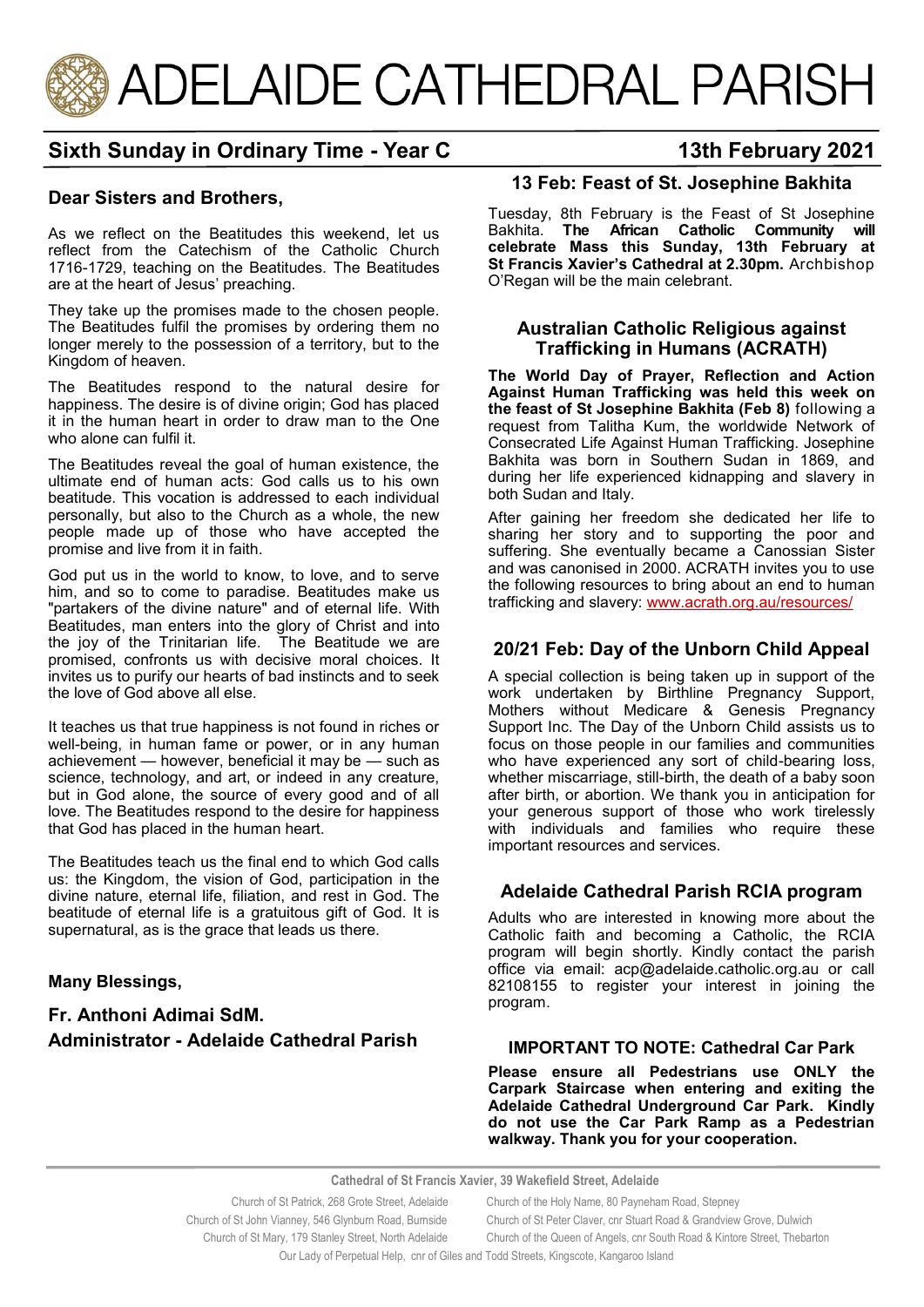# **ADELAIDE CATHEDRAL PARISH**

| <b>Archbishop of Adelaide</b> |  |  |
|-------------------------------|--|--|
| Administrator                 |  |  |
| Assistant Administrator       |  |  |
| Latin Mass Chaplain           |  |  |

**Archbishop Patrick O'Regan Administrator** Fr. Anthoni Adimai SdM **Assistant Administrator** Fr. Peter Rozitis **Latin Mass Chaplain** Fr. Michael McCaffrey, FSSP

**Parish Office** (across the lawn from the Cathedral) Mon to Fri: 9.30am–4.30pm • 8210 8155 39 Wakefield St (corner of Wakefield and King William St) Adelaide SA 5000. Mailing: GPO BOX 1364, Adelaide SA 5001.

acp@adelaide.catholic.org.au • www.adelcathparish.org

Parish newsletter: www.adelcathparish.org/news-events/ weekly-newsletters.

| <b>Aboriginal Catholic Ministry</b> |           |
|-------------------------------------|-----------|
| <b>Otherway Centre</b>              | 8362 3185 |
| <b>Cathedral Parish Music</b>       | 82108128  |

**Any emergency requiring a priest**• 0417 080 955 **Pastoral Care:** Visitation and Communion can be arranged for parishioners who are ill. Please call the Office: 8210 8155.

# **Normal Mass Timings**

# *St. Francis Xavier Cathedral, Adelaide* **Sunday Masses Sun**: 7am, 9am, 11am, 2.30pm (African), 6pm **Weekday Masses Mon - Fri**: 8am, 12.10pm & 5.45pm **Sat**: 8am, 11.30am **Public Holidays** 8am ONLY at the Cathedral. **Confessions Mon, Wed, Fri:** 11-12 noon, 5-5.30pm **Sat**: 12 noon-1pm, 4.30-5.30pm **Holy Hour Tues**: 6.30pm, **Fri**: 11am *St Mary's, Lower North Adelaide* **Tues and Fri**: 8am **Sun**: 9.30am *Queen of Angels, Thebarton* **Wed:** 8.30am **Sat: Confessions:** 5.45pm | **Vigil**: 6pm **Sun**: 9.30am *St John Vianney, Burnside* **Tues and Thu**: **Mass**: 9am | **Confessions**: 9.30am **Sun**: 9am *St Peter Claver, Dulwich* **Wed**: 9am, **Fri**: 11am **Confessions:** 11.30am **Sat: Confessions:** 5.30pm | **Vigil:** 6pm **Sun**: 11am *Holy Name, Stepney* **Tues**: 5pm: Confession and Mass **Sun:** 11am *St. Patrick, Grote Street, Adelaide*

**Sun:** 10.30am (Croatian) 4.00pm (Portuguese) ONLY 1st and 3rd Sunday

*Our Lady of Perpetual Help, Kingscote, Kangaroo Island* Sun: **Confessions:** 9:00 am | **Mass**: 9.30 am

**Please contact the Parish Office for Baptism & Wedding bookings.**

# **WORSHIP:**

**Entrance Antiphon:** Be my protector, O God, a mighty stronghold to save me. For you are my rock, my stronghold! Lead me, guide me, for the sake of your name.

**First Reading:** Jeremiah 17:5-8

**Responsorial Psalm:** Happy are they who hope in the Lord.

**Second Reading**: 1 Corinthians 15:12, 16-20

**Gospel Acclamation:** Alleluia! Alleluia! Rejoice and be glad; your reward is great in Heaven. Alleluia!

**Gospel:** Luke 6:17,20-26.

**Universal Prayer Response**: Lord, hear our prayer.

**Communion Antiphon:** They ate and had their fill, what they craved the Lord gave them; they were not disappointed in what they craved.

**\*\*\*\*\*\*\*\*\*\*\*\*\*\*\*\*\*\*\*\*\*\*\***

**Next week: Seventh Sunday in Ordinary Time.** 

**First Reading:** 1 Samuel 26: 2. 7-9, 12-12, 22-23.

**Second Reading:** 1 Corinthians 15:45-49. **Gospel:** Luke 6:27-38.

#### **\*\*\*\*\*\*\*\*\*\*\*\*\*\*\*\*\*\*\*\*\*\*\***

# **Liturgies & Activities (14th - 20th Feb)**

- **Mon** St. Cyril, St. Methodius and St. Valentine.
- **Thu** Seven Founders of the Service Order.
- **Fri** Blessed Fra Angelico.
- **Sun** Seventh Sunday in Ordinary Time.

# **Prayer Requests**

*Recently deceased:* Mary Kramer (St. Patrick's), Antonio Acuna (Cathedral)

#### *Deceased Anniversaries:*

**Cathedral:** Schrader family (Dennis, Charles & Ted), Gustavo Mejia, Antonio Collantes, Levino Mazzocchetti, Mark & Antonette Angeles, Leonor & Emilio Solorzano, Vincente & Vincente Emilio Bassano.

**Holy Name:** Gildo & Maria D'Appolonio and Dominico Chiuchiolo.

**Queen of Angels:** Anna Lustri, Anna Marafioti, Ielasi family (Antonio, Rosario & Caterina), Saverio & Anna Sergi and Margarita Marafioti.

**St. Marys:** Hazel Helen Smith, James Smith, Angela McDonald, Anthony Butler-Bowden and Kevin Heinrich.

**St. John Vianney/St. Peter Claver:** Stella & Laurie Gowland, Agnele Podalsek, Marc Deboraux, Clairette & Phillipe Uttenhove, Lucien Parent, Alan Hey, Ida Fontana, Dorothy Lee, Inara Bullitis, Tony & Betty Sakowski, Dick Waite, Coralie & Bill Milne, John Cousins and Beverley & Bernard Henderson.

# **Prayers Requests for the Sick**

Bruce Palmer, Ester Mendoza, Jacob Dylan, Anton Sylvester, Antonio Romeo, Emily Swan, Angelina Musico, Teresita Agravante, Amy Lopez, Anna Fiocco, Julie Nelson, Elijah Oleta, Leslie Farlam, Bebut, Hang Chae Jung, Eun Youne Lee, Paul Nowak, Stefano Scambiatterra and Stella Alquizola.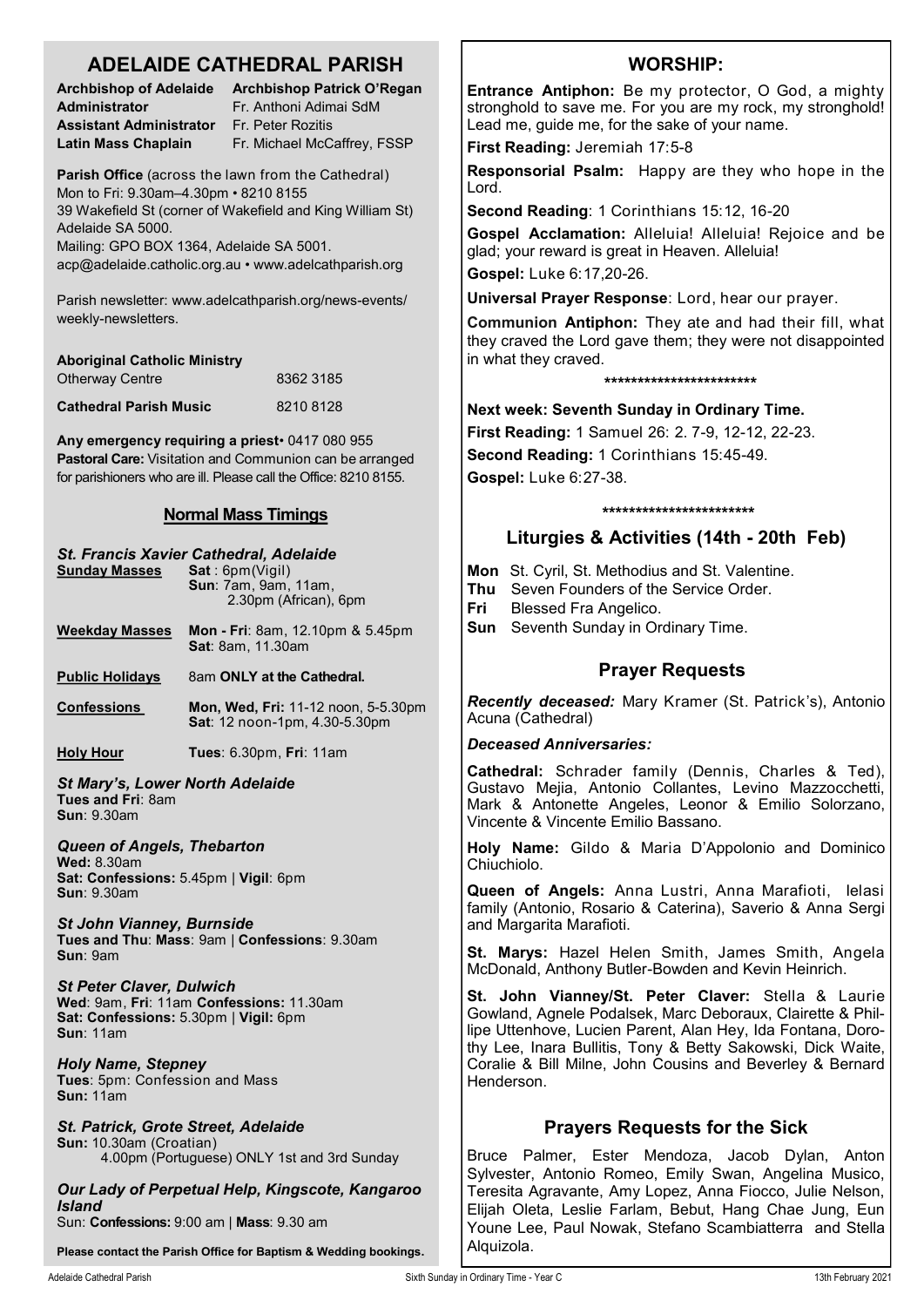

Palms Australia has 60 years of experience preparing and assisting Australians to learn and pass on their skills in another culture.

Getting involved in people centered Human Development as an invited guest means humbly putting your person and your skills at the disposal of your trusted hosts. You will be a stranger in the place and for six months a Pilgrim learning the wisdom of local ways.

**Find Out More:** https://palms.org.au/currentopportunities/assignements-abroad/ **or Phone:** 0422 742 567. Join our online forum - https://palms.org.au/event/ zoom-information-session/ at 5.30pm AEDT on Thursday 17 March, and engage with a panel of Palms most experienced Program Participants.

## **Palms Global Mission**

Now that restrictions on international travel are starting to ease, Palms Global Mission is redoubling its efforts to respond to overseas communities' requests to assist them through skills exchange. Those considering a Global Mission placement can be advised of the following support:

- The Archdiocese will support the preparation costs of participants at Palms' Orientation Courses and a re-entry weekend on their return from mission placement.
- Catholic Bishops support a Lay Missionary Gratuity Fund that provides a payment of \$2500 for each year one is on this mission.
- Palms negotiations with Catholic schools assures great support and benefits for teachers giving up to two years for this mission. Teachers should talk with Palms about the details.

Please visit: [www.palms.org.au/current](https://aus01.safelinks.protection.outlook.com/?url=http%3A%2F%2Fwww.palms.org.au%2Fcurrent-opportunities%2F&data=04%7C01%7CMBennier%40adelaide.catholic.org.au%7Cf7245266b9eb4e44bec308d9ea9e0198%7Cfe51d108d61d407cbcaaaab5af82a7ac%7C1%7C0%7C637798786612003053%)-opportunities/



The theme of **Project Compassion 2022** is 'For all future generations'. Taken from the scripture passage '*When God gave his covenant to Noah and every living creature, for all future generations'.*

This theme connects to the Cry of the earth/Cry of the poor focus from the Bishops Conference, and our Catholic Earthcare work. Caritas Australia brings us 'Stories from the field' – the true stories of the people benefitting from Caritas programs. The main story this year is of 12-year-old Anatercia from Mozambique and other stories include Biru from India, Janice from Australia, Rosalie from the DRC, and Shaniella from the Solomon Islands. We would like to thank all our parishioners for supporting Project Compassion 2021 and request you to visit the website [www.caritas.org.au/project](http://www.caritas.org.au/project-compassion/)[compassion/](http://www.caritas.org.au/project-compassion/) for more details on how your contributions have changed lives.

#### **Seeking Expressions of Interest to join the 'Caritas Advisory Committee'**

"Social Justice, Ecology and Peace are inseparable" (Bishop Long's words in the Social Justice Statement in 21/22). **The Caritas office** in the Archdiocese of Adelaide is seeking members to join its advisory committee in 2022. Your passion and expertise would be most valued in collaboratively guiding and promoting the work of Caritas in Adelaide. For more information contact Tracey on P: 8210 8172. Please send your expressions of interest to the following email: [caritas@adelaide.catholic.org.au](mailto:caritas@adelaide.catholic.org.au)

## **5 Mar: Charis SA presents A Lenten Retreat: The Power of Prayer**

There will be a Lenten Retreat on the Power of Prayer conducted by Fr Lancy D'Silva on 5th March at the Dulwich Hall from 10.30am to 3.30pm. It will include Praise & Worship, Teaching, Adoration and Mass. Please contact Carmen on 0407060715 to register your interest. Your generous donated will be appreciated.

## **Synod of Bishops local consultation**

Hundreds of groups and individuals across the country have shared their stories about how all members of the Catholic Church can walk together to carry out our mission as Christians. Have you? The local consultation process for the global Synod on Synodality is open for two more weeks – until **Sunday, February 27**. Join with family, friends, parishioners or participate yourself. Find out more at: [www.catholic.org.au/synodalchurch](http://www.catholic.org.au/synodalchurch)

#### **12 Mar: Retreat Morning at the Monastery 'Healing for my Soul'**

This year, Fr Denis Travers is running five retreat mornings at The Monastery. Our first retreat morning, 'Healing for my Soul' will be held on March 12 from 9am to 12.30pm. Contact the Monastery office on 8338 8700 or [conference@themonastery.net.au](mailto:conference@themonastery.net.au) to book as numbers are limited. Suggested donation \$20.

# **Cathedral Parish Scripture Study Program**

The 2022 program is scheduled to commence on Monday 21st March (not 14th February as planned). The program will commence with a double module 'Women In The Old Testament' (10 sessions) followed by a two week break after which Women in the New Testament (8 sessions) will start. Direct enquiries and bookings to Br. Martyn at [martynpaxton@gmail.com](mailto:martynpaxton@gmail.com)

## **Get vaccinated for the common good**

Vaccination against COVID-19 is a morally good thing, providing protection for the person vaccinated and the wider community. Some COVID-19 vaccines are associated with ethically questionable production and research practices, but Pope Francis and the Australian Bishops have advised that it is morally permissible to receive any vaccine made available. More information is available at [https://www.catholic.org.au/coronavirus.](https://www.catholic.org.au/coronavirus)